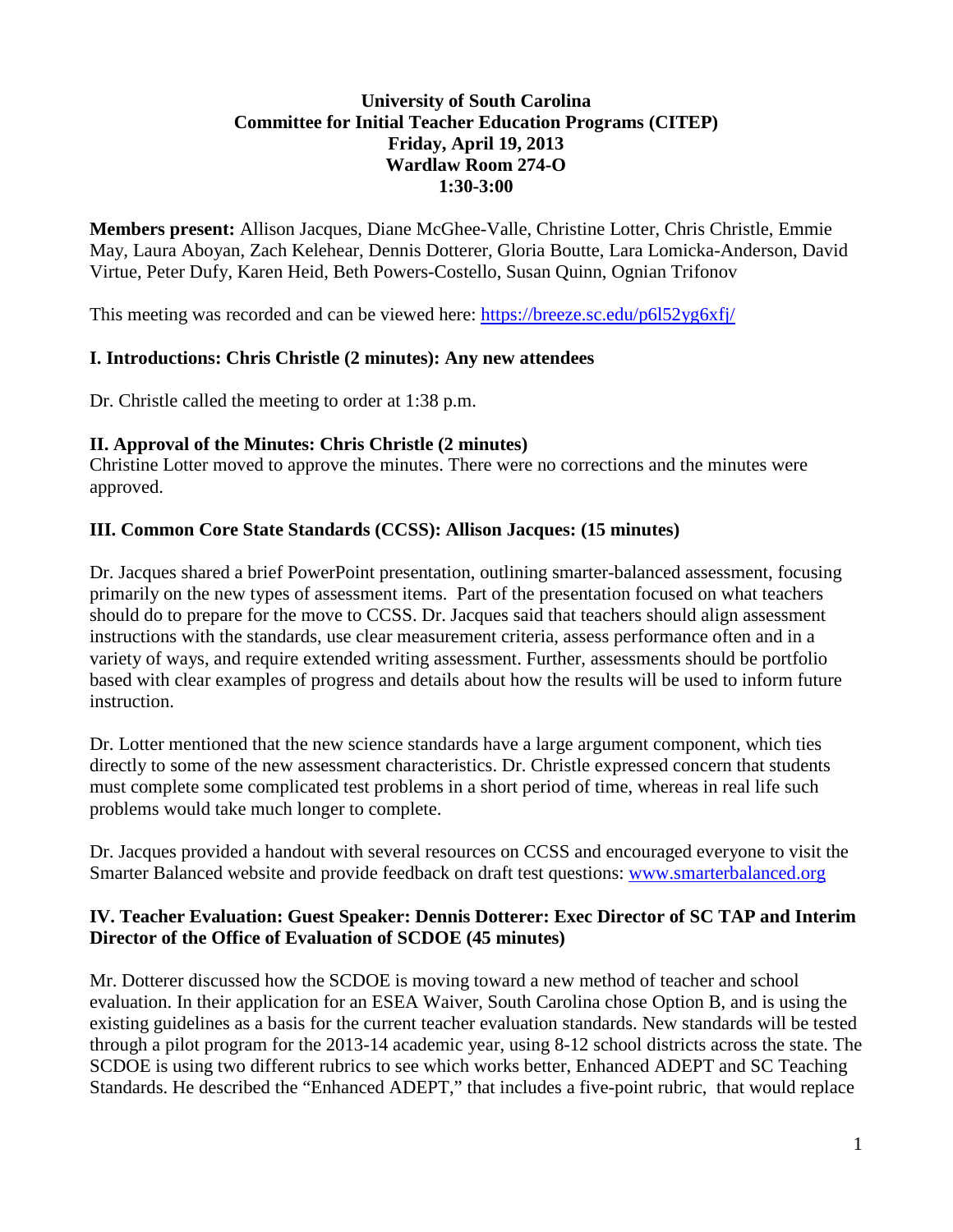the current Met or Not Met evaluation. The SCDOE is building the evaluation system based on seven commitments:

- Evaluations will be used for continual improvement of instruction
- Differentiate performance using at least three performance levels
- Use student growth as a significant factor All teachers much demonstrate student growth in a reliable way
- Teachers and principals will be evaluated on a regular basis
- Clear, timely, and useful feedback that identifies needs and guides professional development will be provided within approximately 48 hours of observation
- Generate data to inform personnel decisions
- Create buy-in to the system by training teachers, principals, and evaluators on the purpose, elements, and roles in implementing the system

Dr. Jacques asked if USC would get scores for our graduates.

Mr. Dotterer said they are working out the best way to return specific scores and their components to the colleges and universities throughout the state. The College of Education will receive data for their graduates annually. Mr. Dotterer explained that the revised ADEPT system is intended to be used as a holistic instrument, not as a checklist. He explained that teachers will all receive a "Teacher Effectiveness Rating" based on the following: 50% performance from observation data, 30% of student growth data-- individual value-added ratings, and 20% on school-wide value-added ratings. Dr. McGhee-Valle asked how evaluators will be chosen based on depth of knowledge. Mr. Dotterer said that one evaluator must be a school administrator and the other must be an expert in the content area. There should be a content specialist identified as an evaluator for every school. This is one area where the SCDOE needs to determine how this process will be instituted for continuing teachers.

Dr. Kelehear asked what the incentive is for new teachers to go to low-performing schools. Mr. Dotterer said that low-performing schools are part of the reason the SCDOE is using a value-added model. Under this model, standards are adjusted to level the playing field. Expectations of student growth are determined by school. Student growth, rather than student attainment, will be measured over time.

# **V. Coaching Teacher Training update: Chris Christle (2 minutes)**

Cookie Winburn and Jason Fulmer from CERRA have created a one-day workshop outline. The committee will meet in May to determine the logistics and what is needed for the workshop. General information about coaching will be provided during the initial session. After that, programs can create their own workshops to address specifics in each area.

Ms. Winburn, Dr. Field, and Mr. Fulmer are offering training on August 12-14 for foundations in mentoring. This session is designed for those who plan to train coaching teachers.

### **VI. Annual Goals: Zach Kelehear (3 minutes)**

Dr. Kelehear explained that based on member feedback, we developed three goals for CITEP for the coming year: